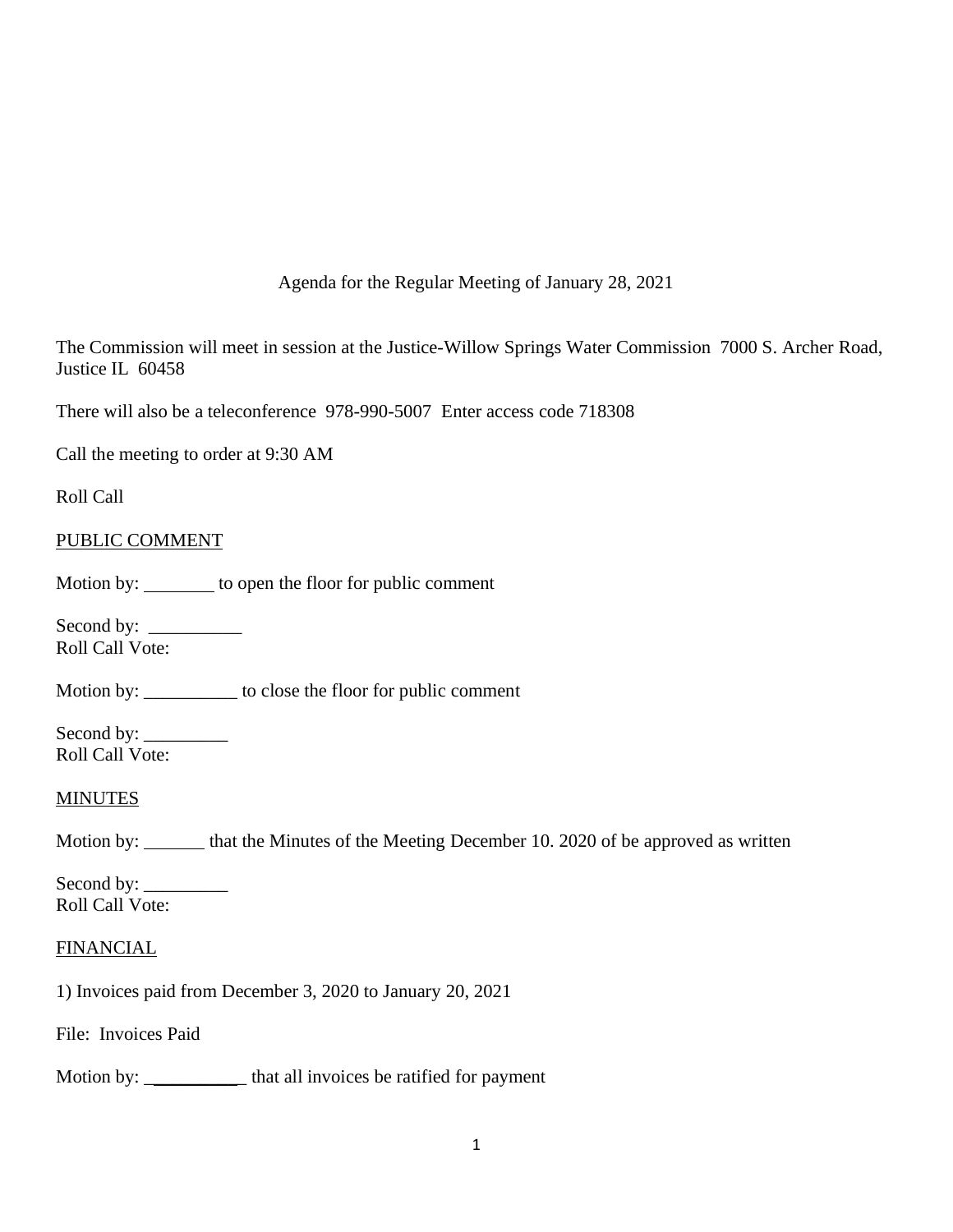Second by: \_\_\_\_\_\_\_\_ Roll Call Vote:

2) Cash in Banks All Accounts for December 2020

File: Cash in Bank

3) December 2020 Budget (Operating Report)

File: 2020 Budget

### COMMISSIONER'S REPORT

### ENGINEERING

• Update on Watermain Projects

4) Letter dated December 8, 2020 from John Hoefferle of Hoefferle Butler Engineering to the Commissioners

Re: Contractor's Payment #2 / Final 87TH Street Water Main Relocation

Check was issued on December 9, 2020 for \$20,335.98 upon recommendation of Commission Engineer John Hoefferle and Director Colleen H. Kelly and the approval of the Board

Motion by: to ratify payout #2/Final in the amount of \$20,335.98 to Vian Construction for the  $87<sup>th</sup>$  St Water Main Relocation Project

Second by: \_\_\_\_\_\_\_\_ Roll Call Vote:

5) Letter dated January 14, 2021 from John Hoefferle of Hoefferle Butler Engineering to the Commissioners

Re: Contractor's Payout #2 Cronin Ave Water Main Replacement

Motion by: \_\_\_\_\_\_\_\_\_ to approve Payout #2 in the amount of \$122,051.54 upon the recommendation of Commission Engineer John Hoefferle and Director Colleen H. Kelly to Unique Plumbing Co. for the Cronin Ave Water Main Replacement Project

Second by:  $\_\_$ Roll Call Vote:

## EXECUTIVE DIRECTOR'S REPORT

6) Letter dated January 4, 2021 from Director Colleen H. Kelly and Office Manager Penny Mulcahy to Lauterbach & Amen, LLP

Re: 2019 Audit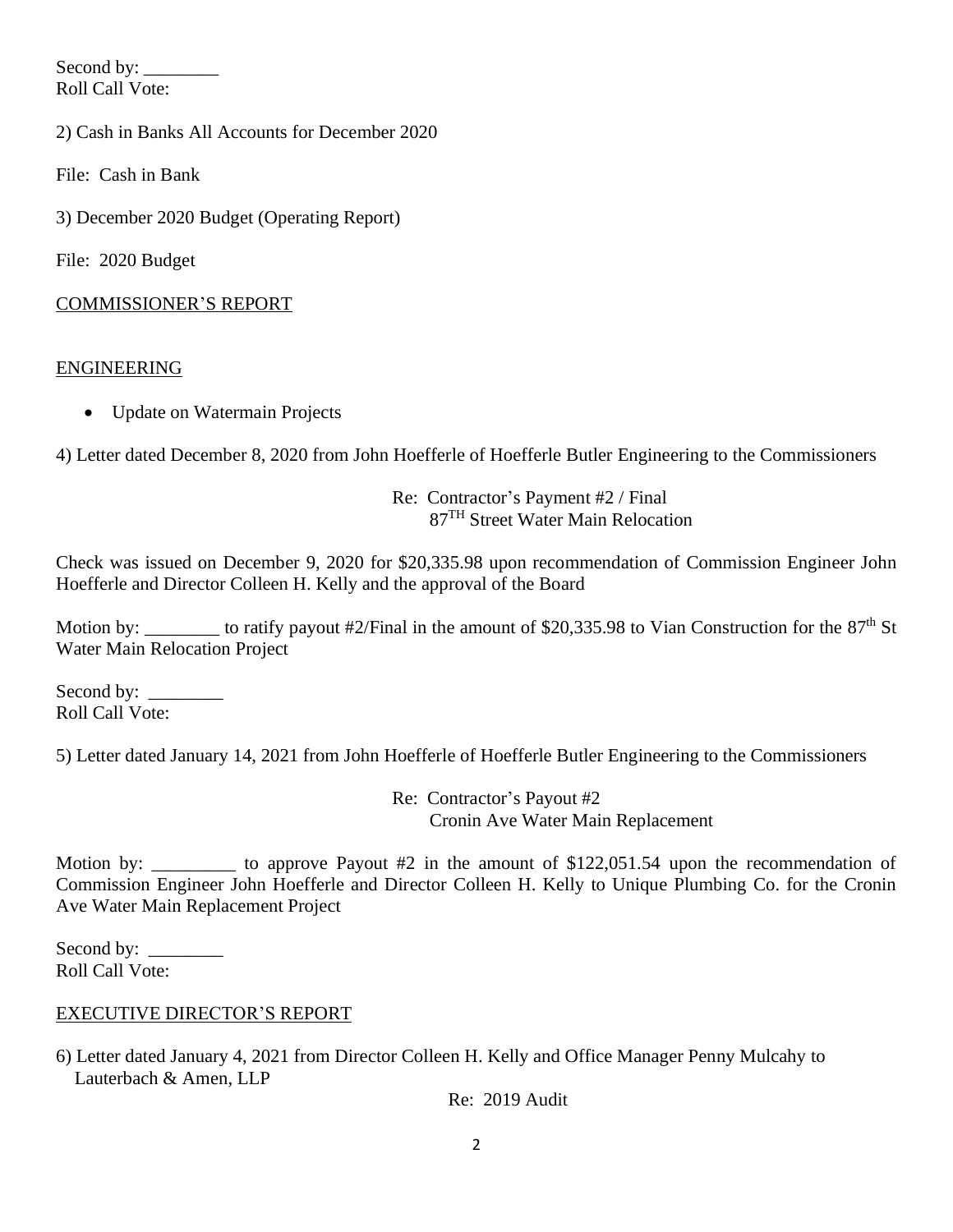File: 2019 Audit

7) Letters dated January 4, 2021 from Lauterbach & Amen, LLP to the Board of Commissioners

Re: 2019 Audit

File: 2019 Audit

7A) Management Letter dated January 4, 2021 from Lauterbach & Amen, LLP to the Board of Commissioners

Re: Audit 2019

File: 2019 Audit

8) Justice-Willow Springs Water Commission's Annual Financial Report for Fiscal Year Ended December 31, 2019

File: 2019 Audit

Customer Write Off's:

9061 Oak Ridge Court, Willow Springs \$551.57 previous owner did not pay 7501 Cronin \$938.00 Discharge of Debtor

### LEGAL

## 9) ORDINANCE NO. 21-1 AN ORDINANCE ESTABLISHING WATER SERVICE FEES FOR THE JUSTICE-WILLOW SPRINGS WATER COMMISSION

Motion by: to approve ORDINANCE NO. 21-1 AN ORDINANCE ESTABLISHING WATER SERVICE FEES FOR THE JUSTICE-WILLOW SPRINGS WATER COMMISSION

Second by:  $\_\_$ Roll Call Vote:

### CUSTOMER / COMMUNITY MATTERS

- Board Discussion and Possible Action on the following:
- 10) Letter from Dan Kiers from 8353 S.  $78<sup>th</sup>$  Ct, Justice to the Commission

Re: Abatement request

File: Customers Account

11) E-mail dated January 11, 2021 from Frank Nakira from J & J Fish & Chicken, 8515 S, 88th Ave, Justice to the Commission

Re: Bill Relief

File: Customers Account